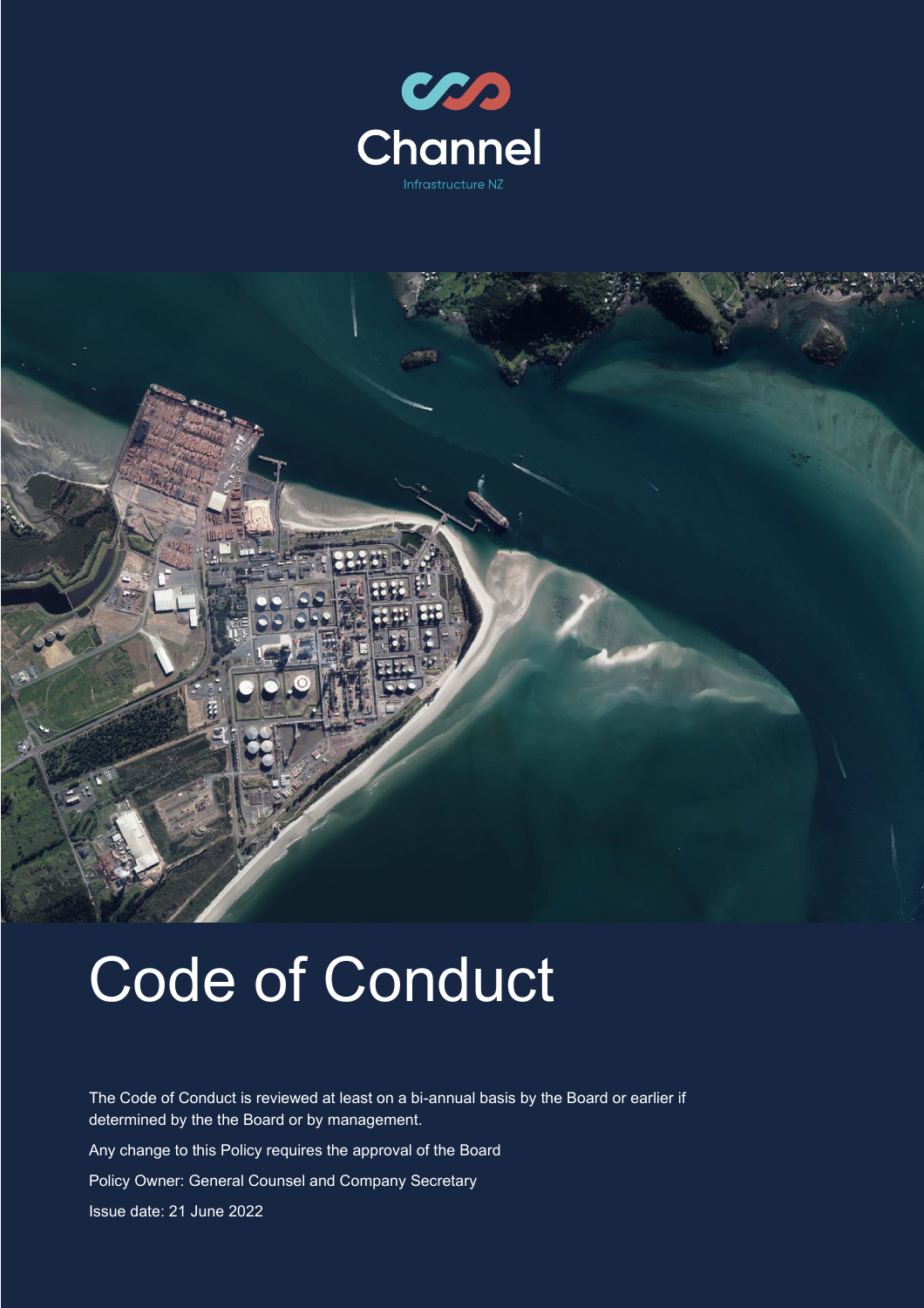



# Message from CEO / He karere nā te Pouwhakahaere

Welcome to Channel Infrastructure, New Zealand's leading independent fuel infrastructure company. People are at the heart of what we do – whether its keeping people moving and supplied with fuel or supporting our own people to come to work every day in an environment that is supportive, safe, and that provides ample opportunities for growth and career development.

At work each day, it is our team who will make the difference, and in return for your hard work and dedication, we offer the opportunity to work on some of the biggest challenges and issues facing New Zealand, and alongside some of the best and brightest in the industry. As a business, we will support you to reach your full potential with us. In return, we ask that at work you adhere to our company values, support our mission, and act as an ambassador for our work in all that you do.

This document aims to guide your decision-making process and to help you achieve your potential, both for yourselves and Channel Infrastructure, all while doing the right thing.

# **Why do we need a code of conduct policy? / He aha i matainaina ai he kaupapa here ā-whanonga?**

Setting a standard of how we conduct ourselves and work together to hold ourselves and each other to account is ingrained in our company culture. This is an important part of all the interactions we have with our colleagues, our shareholders, our customers, our neighbours, our community and local Iwi, and the wider society.

We expect our people to take personal responsibility for their behaviour, and at all times to be respectful and act with integrity and ethically in accordance with the law. This Code of Conduct won't cover every situation, but we expect that as individuals you will take responsibility and act with good judgement.

This Code of Conduct applies to all our people at Channel Infrastructure and its subsidiaries, including secondees, contractors or consultants, and directors.

# **Our Polices**

At Channel Infrastructure we also have policies and guidelines that, along with our Code of Conduct document, inform how we expect everyone to behave. These polices are enforceable and part of how we guide and protect everyone. At Channel Infrastructure we must all read and understand the company polices. These are freely available on the company intranet.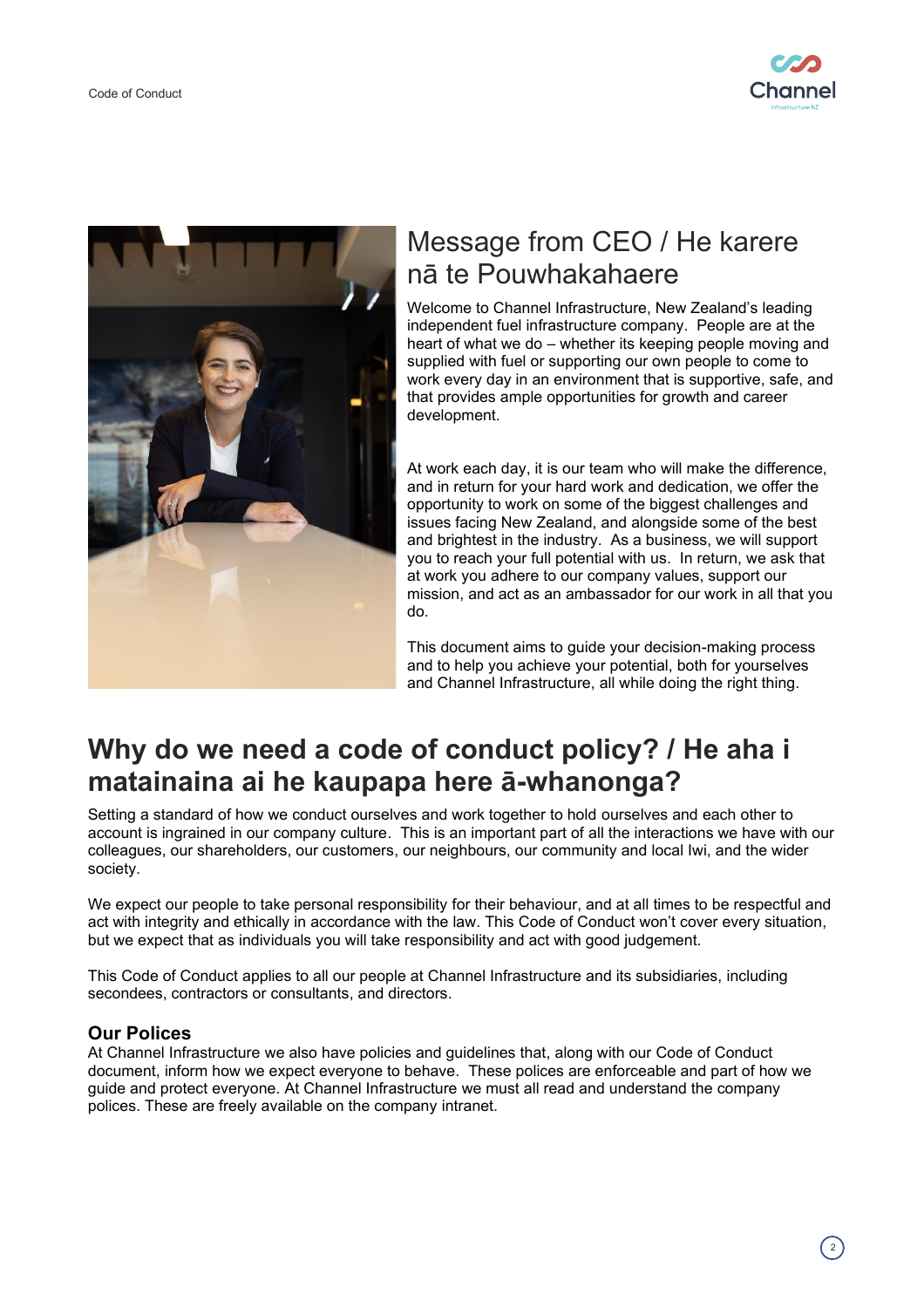

# **We all have responsibilities when we work at Channel Infrastructure, some important ones to note are below**

Your individual responsibilities are to:

- Make sure you act safely at work, take steps to keep your colleagues safe, and stop work and speak up if you believe any work you are doing or see is unsafe
- Comply with all applicable laws, rules and regulations, and generally uphold high ethical practices
- Comply with all reasonable requests and directions from Channel Infrastructure management
- Comply with all Channel Infrastructure policies and procedures that may be amended from time to time, and
- Report conduct you think might breach the Code

Our responsibilities as your employer are to:

- Provide you with a safe place to work
- Explain to you what the Code of Conduct and other Channel Infrastructure policies and procedures mean for you
- Deal with you openly and fairly
- Comply with all applicable laws, rules and regulations
- Comply with all Channel Infrastructure policies and procedures, which may be amended from time to time, and act on Code of Conduct and policy breaches that are brought to our attention.

# **Speaking up / Whākina atu**

Speaking up is something we encourage everyone at Channel Infrastructure to do. This includes reporting conduct you think might breach the Code.

## **How do I ask for help / Speak up?**

We recognise speaking up can be difficult. There are a number of people you can choose to talk to. You should choose someone who you feel comfortable talking to if you think something is not right, or you think this Code has been breached. You can speak with:

- A colleague
- Your Line Manager
- The General Manager
- General Counsel and Company Secretary
- Chief Financial Officer
- **Chief Executive**

If you would prefer to make a protected disclosure because you think the information you have is about Serious Wrongdoing, you should report to the Chair of Audit and Finance Committee at [Protected.Disclosure@channelnz.com.](mailto:Protected.Disclosure@channelnz.com) We prefer these reports to be in writing, and that protects you as well. If you would like to understand more about this process, please read the Whistleblowing Policy on the intranet.

#### **What happens when I make a complaint?**

All complaints will be confidential, as far as the law allows. If you decide to use the Whistleblowing Policy, your identity will also remain confidential (other than those people who you disclose the information to).

All complaints will be taken seriously and you will be protected, supported and kept informed throughout any process, even if no action is taken as a consequence.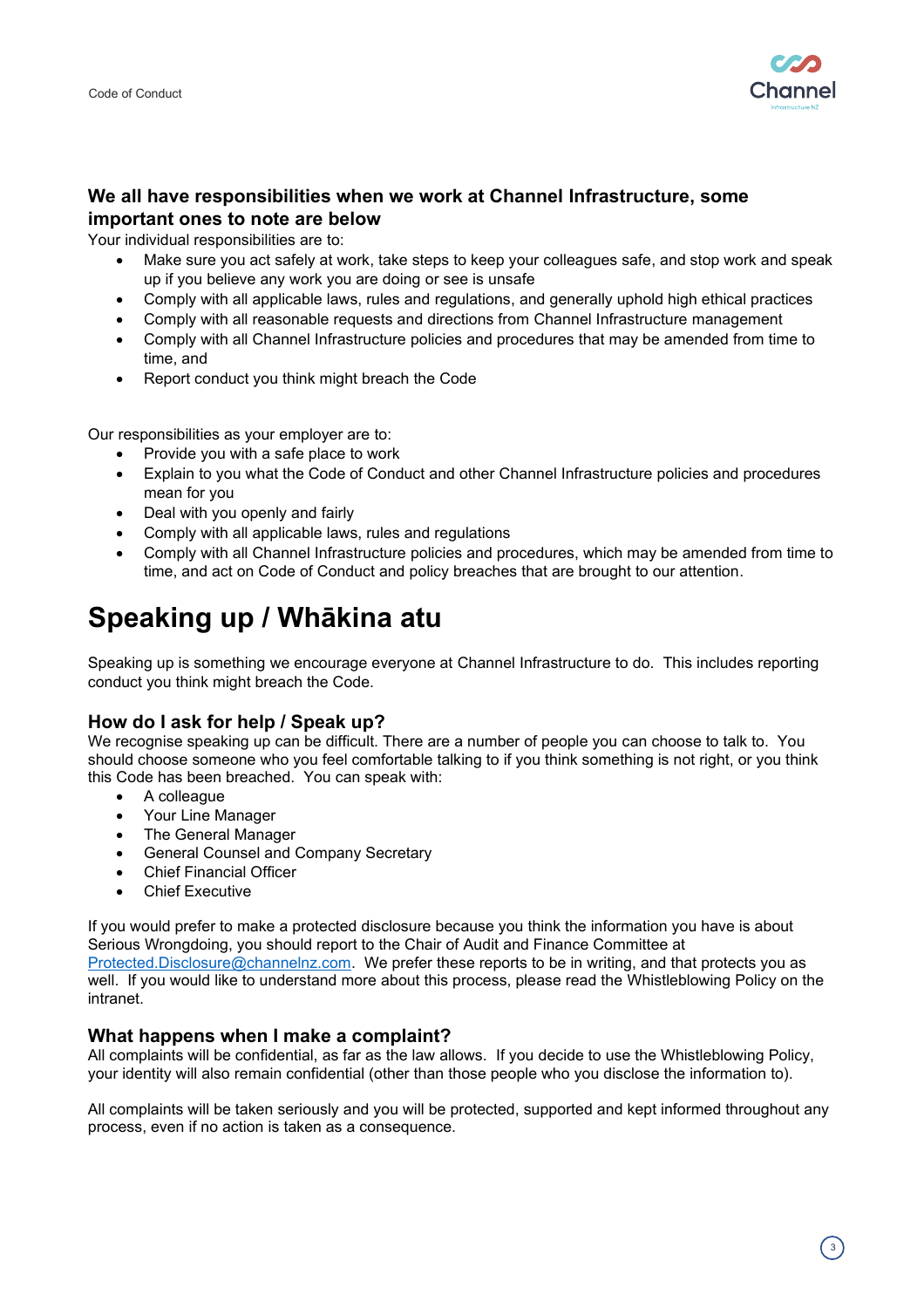

#### **Escalation process**

The normal process when making a disclosure is to inform the Chair of the Audit and Finance Committee but this can be escalated to the General Counsel and Company Secretary or the Chair of the Board, each of whom will take the necessary steps to investigate the allegations immediately after the disclosure is received.

People who make a disclosure of wrongdoing in accordance with the Protected Disclosures Act 2000 and the Company's Whistleblowing Policy are protected against retaliatory action.

# **How we work together at Channel Infrastructure / Koia te hātepe e mahi tahi ai mātou i tūāhanga Channel**

We are committed to working together in a positive and productive way that creates an environment where everyone thrives. This means we expect all Channel Infrastructure people to treat others fairly, act honestly, and protect our people and property.

#### **Keeping everyone safe and well on our site**

At Channel Infrastructure we are committed to the safety and wellbeing of our people and our community. It is something we take very seriously. Our focus is keeping everyone safe every day.

- We have a thorough and systematic approach to health, safety, security and environmental management. Safety and wellbeing are integrated into everything we do and are critical to our business success, and our guiding mission to keep everyone safe every day. This means reporting an accident, incident or near miss when it happens, speaking up if you see something that doesn't look right, and taking care of one another.
- Importantly, everyone at Channel Infrastructure must familiarise themselves with and comply with the Channel Infrastructure Group's Health, Safety, Environment and Quality Policy and relevant Management System requirements.

## **Treating our people right**

Everyone deserves to come to work and be treated with respect. At Channel Infrastructure we strive to act inclusively every day and treat each other with dignity and respect. We encourage diversity and want everyone to feel valued members of the Channel Infrastructure team.

There is no place in our team for sexual harassment, offensive behaviour, retaliation, intimidation, harrassment or bullying, or discrimination of any kind. Please refer to our policies if you are concerned about behaviour that you have either experienced or observed that has not been respectful or could breach one of our policies.

#### **Investors**

At Channel Infrastructure investors are important to us and our business. We want to build a positive relationship with our investors, so they feel informed about our activities, and confident in our plans for the future. A good working relationship that supports integrity and mutual trust is critical to ensuring we maintain the confidence of our investors.

#### **Customers**

We treat our customers and suppliers with respect; without them and their business, we would not have a business. We strive to do our best work to ensure an outstanding customer service that is friendly and inclusive. We want to be people who they want to work with.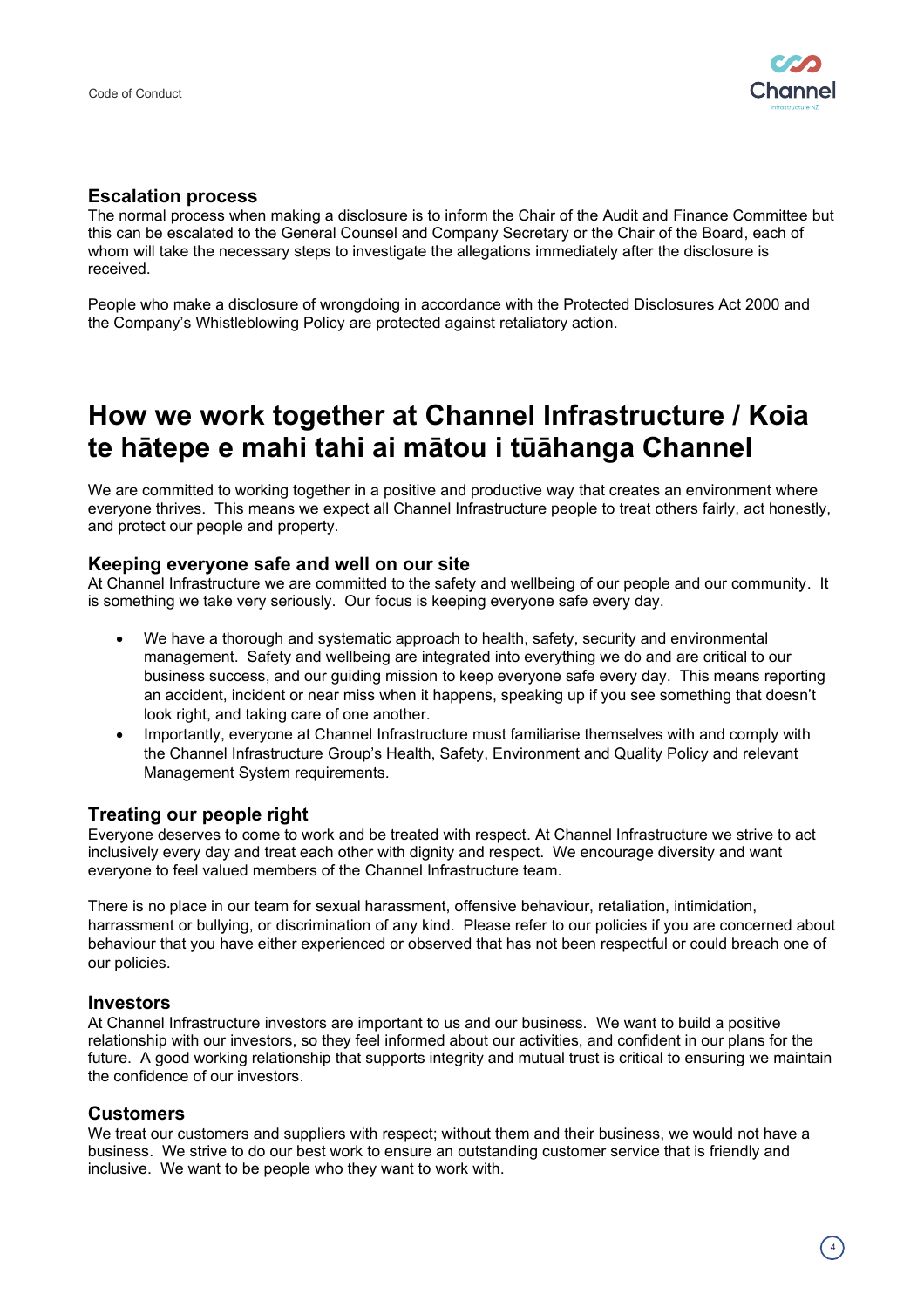

#### **Our neighbours, community and environment**

At Channel Infrastructure we have an ongoing commitment to our local community and whanau, and we are committed to being a good neighbour, employer, and corporate citizen. We acknowledge and respect tangata whenua and their connection to the rohe in which we operate. Looking after whanau and communities is in our DNA. Without our communities we would not be able to come to work and do what we do every day at Channel Infrastructure. We are also committed to minimising our impact on the environment around us.

## **Our Contractors and Suppliers are an integral part of our business**

At Channel Infrastructure contractors and suppliers are critical to the way we do business. We always strive to build mutually beneficial relationships with our key stakeholders. We will treat our contractors and suppliers fairly with respect and expect the same from them.

# **Important Policies that we must all adhere to / Ko ngā tino Kaupapa here e paihere nei i a tātou**

As an employee of the Channel Infrastructure Group, you should make sure you don't take advantage of opportunities arising from your employment or connection with the company for personal gain or to compete with a member of the Channel Infrastructure Group.

## **Information Disclosure and Securities Trading**

At Channel Infrastructure everyone must:

- Safeguard the confidentiality of corporate information to avoid disclosure.
- Alert the General Counsel and Company Secretary (or alternatively, their manager) if you become aware of any non-public price-sensitive information. For further information, please refer to the Continuous Disclosure Policy.
- Not speak to the media, investors or make public statements or represent the company in any way on behalf of the Channel Infrastructure, unless you are an authorised spokesperson. Media is considered to be all forms of media, including news services and journalists, social media and internet blog sites.

If you are aware of non-public price-sensitive information from, or about, the Channel Infrastructure Group, you are by law prohibited, whether directly or through family members or any other persons or entities, from:

- buying or selling securities of the Company
- passing on, tipping or disclosing that information to others, including family and friends.

Prior to trading in securities of the Company, reference should be made to the Company's Securities Trading Policy.

## **Managing Conflicts of interest**

- We expect everyone at Channel Infrastructure to be committed to the success of the company. We expect and rely on you to act honestly inside and outside the company.
- We depend on everyone at Channel Infrastructure to speak up if there is an actual or perceived conflict of interest between your personal interests, and the interests of the business as a whole and/or any of its subsidiaries.
- A conflict could arise when a member of your family has an association with another business that is seeking to become a contractor or business partner of Channel Infrastructure. If you are unsure if this is a conflict you should speak with your manager.